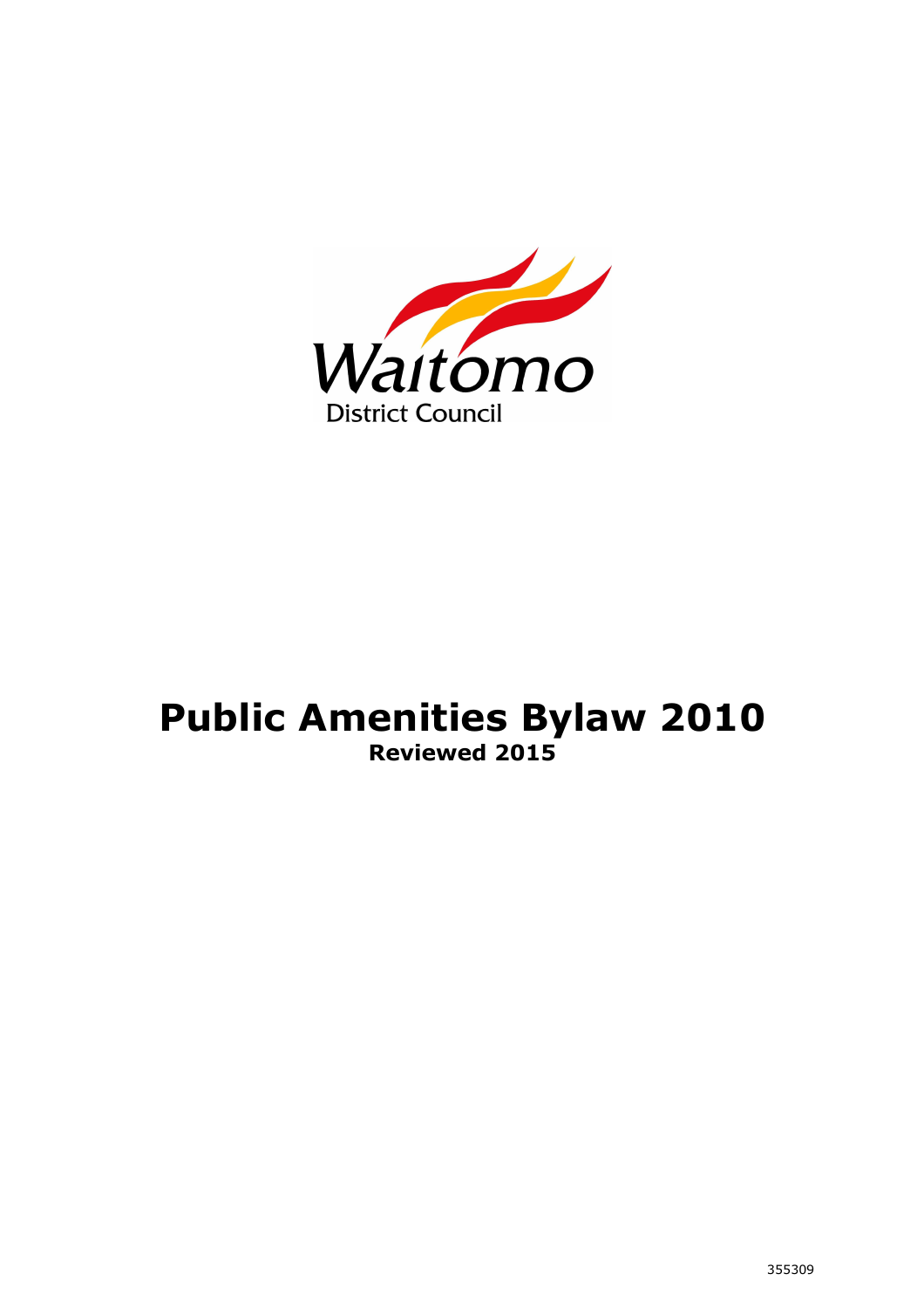| Last Reviewed        | February 2010        |
|----------------------|----------------------|
| Review Date          | 30 September 2014    |
| <b>Adoption Date</b> | 10 February 2015     |
| Next Review Date     | <b>February 2025</b> |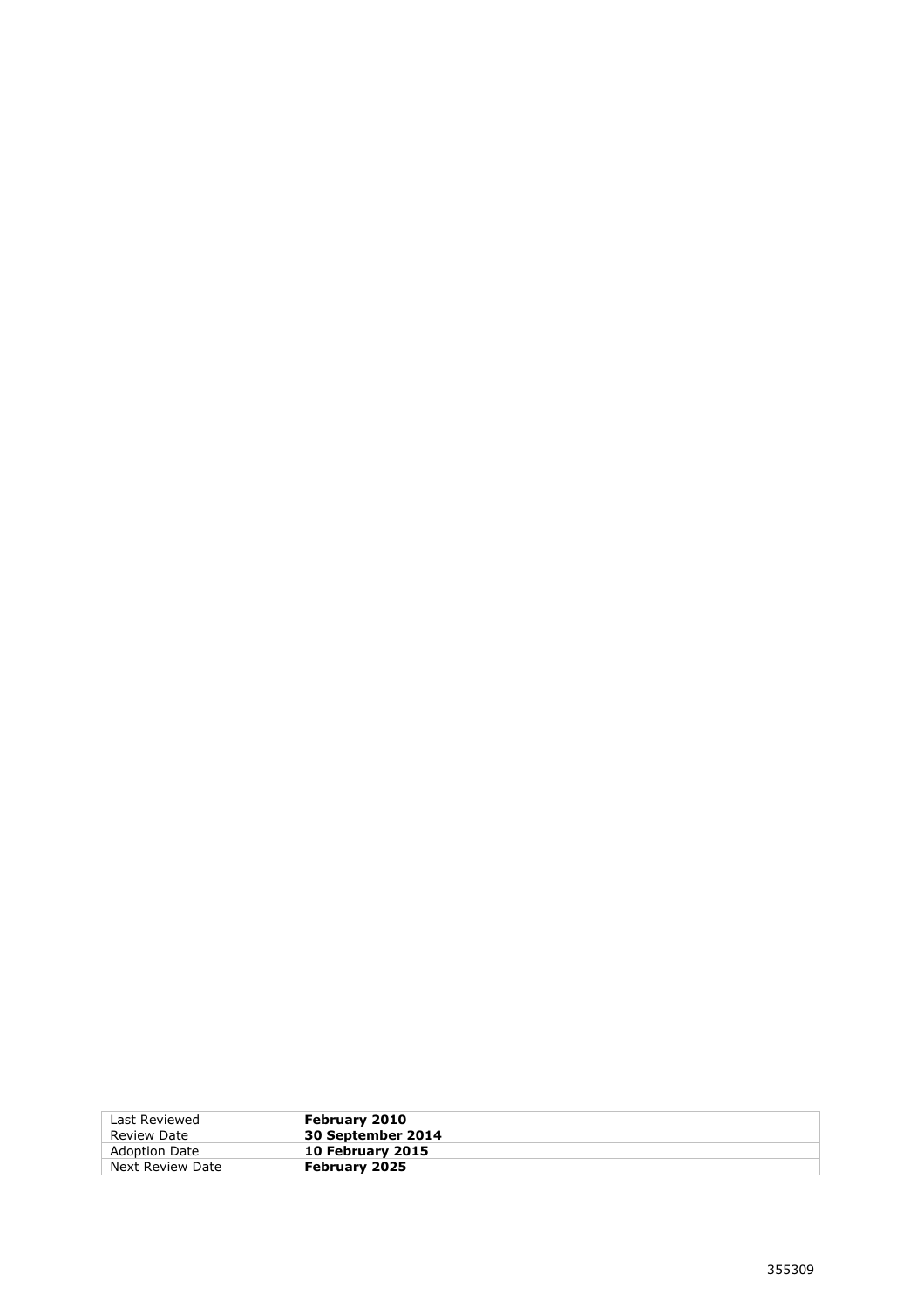# **CONTENTS**

| 1.0  |                                                         |  |
|------|---------------------------------------------------------|--|
| 1.1  |                                                         |  |
| 1.2  |                                                         |  |
| 1.3  |                                                         |  |
| 1.4  |                                                         |  |
| 2.0  |                                                         |  |
| 3.0  | GENERAL CONDUCT AND RESTRICTIONS IN PUBLIC AMENITIES  4 |  |
| 3.1  |                                                         |  |
| 3.2  |                                                         |  |
| 3.3  |                                                         |  |
| 3.4  |                                                         |  |
| 3.5  |                                                         |  |
| 3.6  |                                                         |  |
| 4.0  |                                                         |  |
| 4.1  |                                                         |  |
| 4.2  |                                                         |  |
| 4.3  |                                                         |  |
| 4.4  |                                                         |  |
| 4.5  |                                                         |  |
| 4.6  |                                                         |  |
| 4.7  |                                                         |  |
| 5.0  |                                                         |  |
| 5.1  |                                                         |  |
| 6.0  |                                                         |  |
| 6.1  |                                                         |  |
| 7.0  |                                                         |  |
| 7.1  |                                                         |  |
| 7.2  |                                                         |  |
| 7.3  |                                                         |  |
| 7.4  |                                                         |  |
| 7.5  |                                                         |  |
| 7.6  |                                                         |  |
| 8.0  |                                                         |  |
|      | GENERAL ………………………………………………………………………………………… 11<br>A      |  |
| 8.1  |                                                         |  |
| 8.2  |                                                         |  |
| 8.3  |                                                         |  |
| 8.4  |                                                         |  |
| 8.5  |                                                         |  |
| 8.6  |                                                         |  |
| 8.7  |                                                         |  |
| 8.8  |                                                         |  |
| 8.9  |                                                         |  |
| 8.10 |                                                         |  |
| 8.11 |                                                         |  |
| 8.12 |                                                         |  |
|      | в                                                       |  |
| 8.13 |                                                         |  |
| 8.14 |                                                         |  |
| 8.15 |                                                         |  |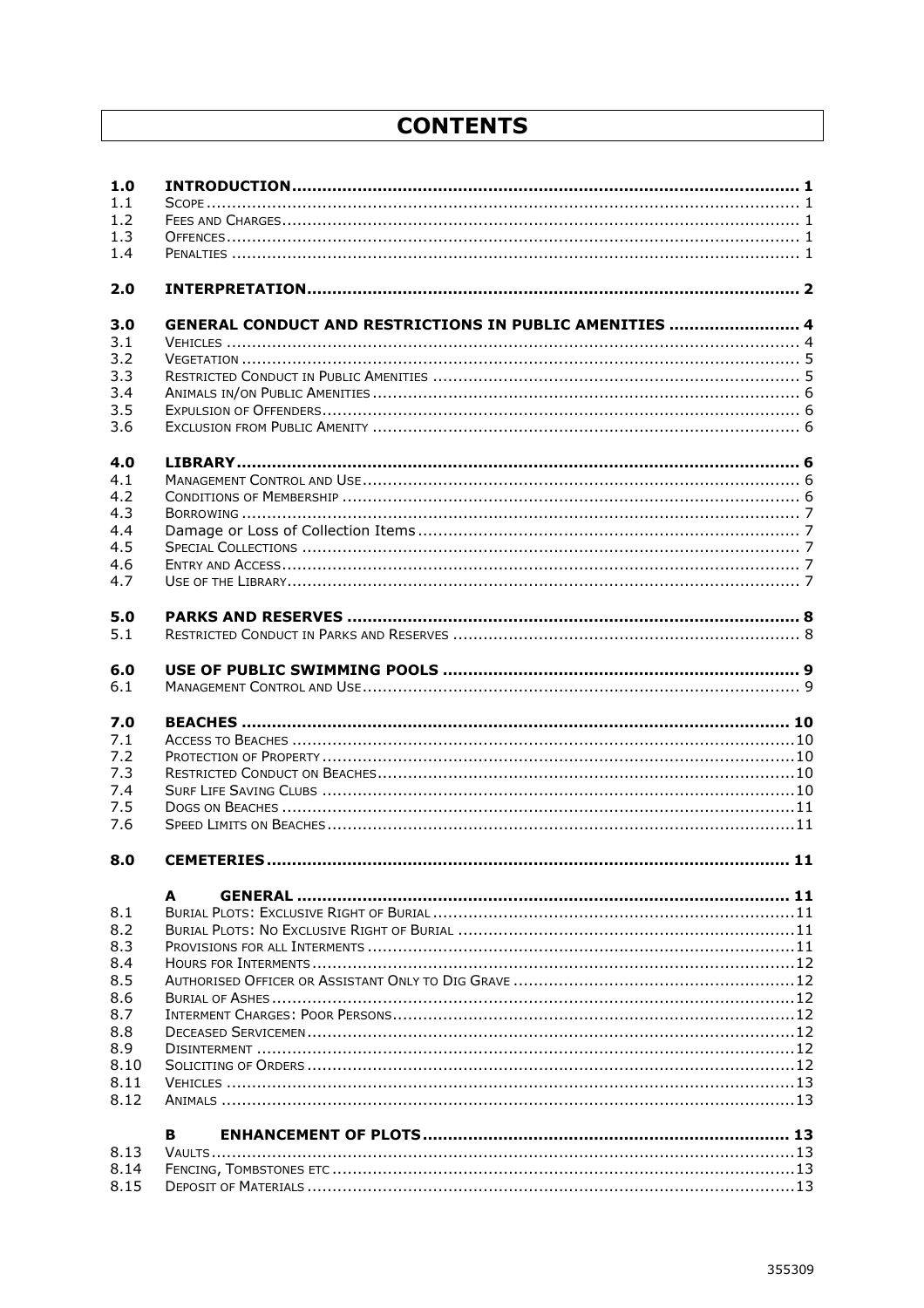| 8.18 MEMORIAL PART (BERM OR GARDEN CEMETERIES): ERECTION OF MEMORIALS 14          |  |
|-----------------------------------------------------------------------------------|--|
|                                                                                   |  |
|                                                                                   |  |
| 8.21 PLAQUE LAWN CEMETERIES: STRUCTURES, PLAQUES, TABLETS AND FLOWERS ON PLOTS 15 |  |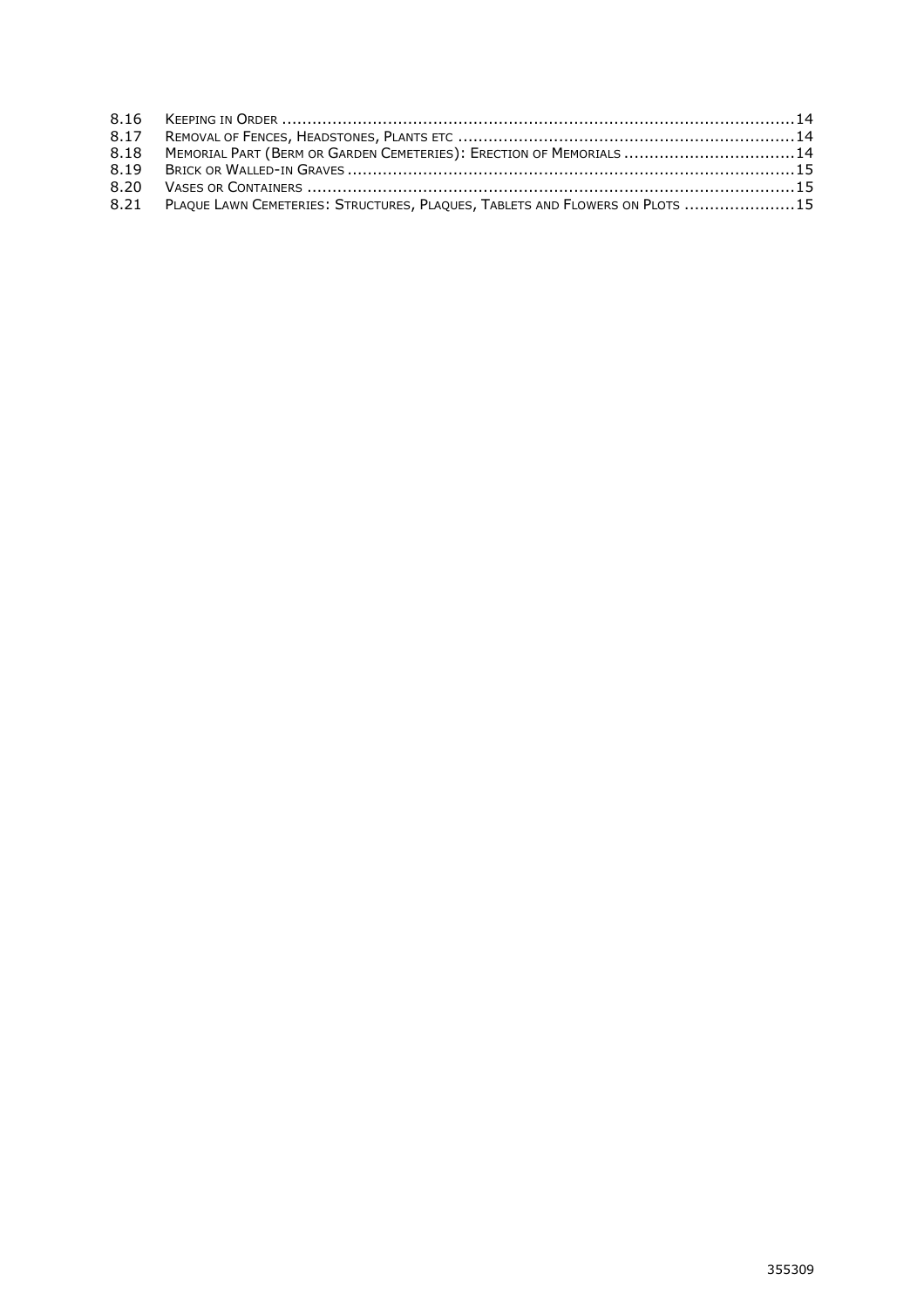# **1.0 INTRODUCTION**

# **1.1 Scope**

- 1.1.1 The Local Government Act 2002 confers general bylaw making powers on Council. This bylaw controls a diverse range of activities in public amenities to ensure that acceptable standards of convenience, safety and civic values are maintained for the wellbeing and enjoyment of citizens, visitors and businesses within the district. In particular this bylaw addresses conduct in public amenities such as libraries, reserves, aerodrome, public parking areas, public toilets swimming pool, beaches, other public buildings and cemeteries which may have an adverse effect on other users of these facilities.
- 1.1.2 Section 145, 146 of the Local Government Act 2002 and other relevant Act e.g. Reserves Act 1977, Health Act 1956, outline some of the powers and requirements of the Council in regard to public places and reserves. Areas of control so prescribed by this legislation are not necessarily repeated within this bylaw, and therefore the relevant sections of the Local Government Act, 2002 and other legislation should be read in conjunction with it.

# **1.2 Fees and Charges**

1.2.1 The fees for any certificate, authority, approval, consent given, inspection made or service given by Council and any other matter described in this Bylaw shall be as set out in Council's Fees and Charges Manual from time to time.

# **1.3 Offences**

- 1.3.1 No person shall do anything or cause any condition to exist for which a licence or approval from Council is required under this Bylaw without first obtaining that licence or approval and the failure to do so shall constitute a breach of this Bylaw.
- 1.3.2 No application for a licence or authority from Council and no payment of or receipt for any fee paid in connection with such application, licence or authority, shall confer any right, authority or immunity on the person making such application or payment.
- 1.3.3 Everyone commits an offence against this Bylaw who:
- 1.3.4 Does, or causes to be done, or permits or suffers to be done, or is concerned in doing, anything whatsoever contrary to or otherwise than as provided by this Bylaw; or
- 1.3.5 Omits, or neglects to do, or permits, or suffers to remain undone, anything which according to the true intent and meaning of this Bylaw, ought to be done at the time and in the manner therein provided; or
- 1.3.6 Does not refrain from doing anything which under this Bylaw he or she is required to refrain from doing; or
- 1.3.7 Permits or suffers any condition of things to exist contrary to any provision contained in this Bylaw; or
- 1.3.8 Refuses or neglects to comply with any notice duly given under this Bylaw; or
- 1.3.9 Obstructs or hinders any officer of the Council in the performance of any duty to be discharged by such officer under or in the exercise of any power, conferred by this Bylaw: or
- 1.3.10 Fails to comply with any notice or direction given in this Bylaw.

# **1.4 Penalties**

1.4.1 Every person convicted of an offence against this Bylaw shall be liable to the penalties as set out in Section 242 (4) of the Local Government Act 2002 and further if the offence is one to which Section 243 of the Local Government Act 2002 applies (and is therefore an infringement offence) shall be liable to infringement fees as prescribed by Regulations made under Section 259 (b) of the Local Government Act 2002, or where any person is alleged to have committed



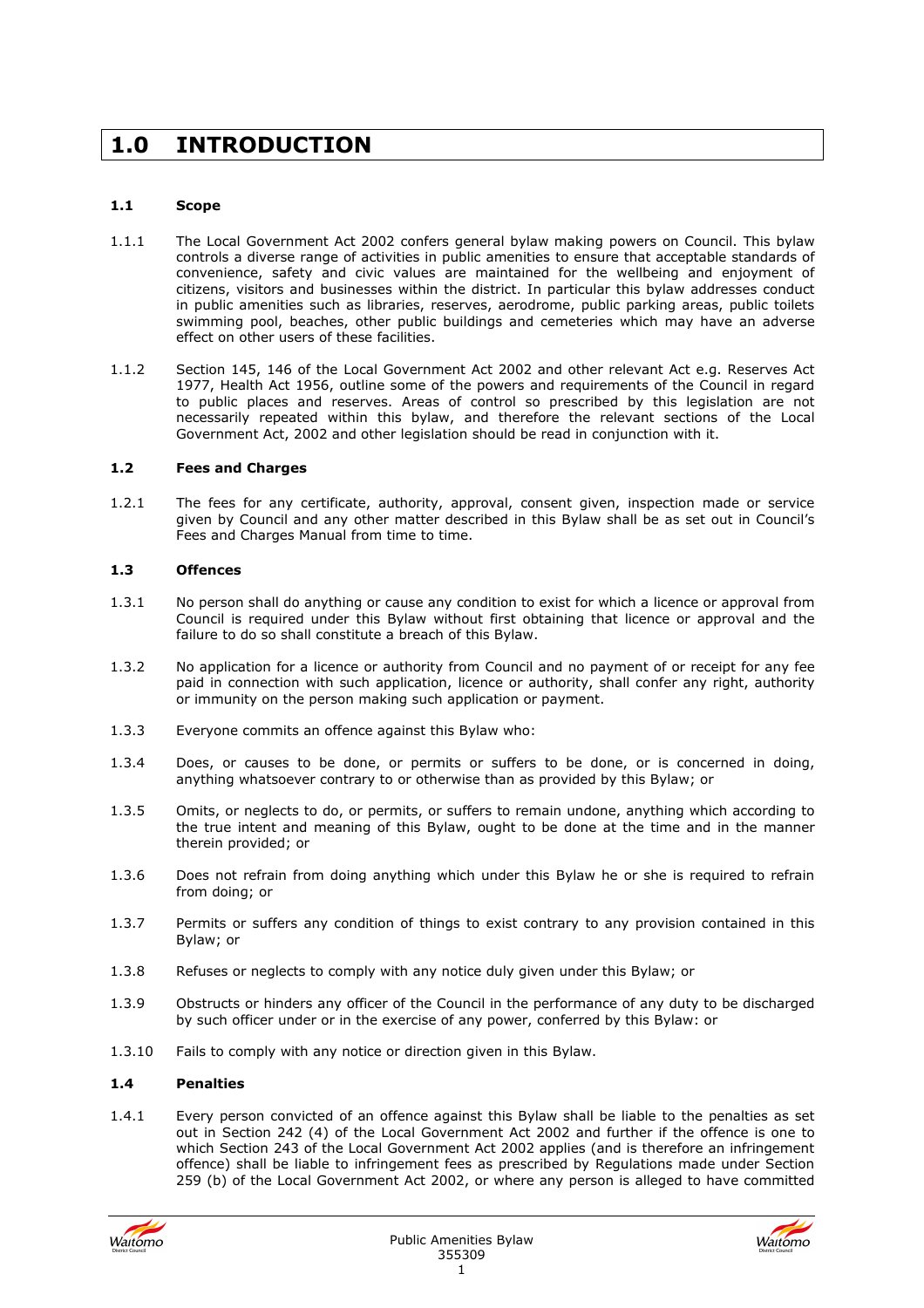an offence against this Bylaw; be proceeded against pursuant to any other enactment so empowering Council.

1.4.2 The continued existence of any work, building, land, premises or thing in such a state or form as to be in contravention of any provision of this Bylaw, shall be deemed to be a continuing offence under this Bylaw.

# **2.0 INTERPRETATION**

**2.1** In this bylaw, unless the context otherwise requires:

**APPROVED** means approved by Council or by an officer of Council authorised in that behalf.

**AUTHORISED OFFICER** means any person appointed by Council to act on its behalf and with its authority.

**BEACH** means any land adjacent to any sea coast or lakeside capable of being used for recreational purposes which for the time being is vested in or under the control of the council and is contiguous to the foreshore and used in connection therewith and where a river crosses a beach includes the area one kilometre upstream from the mouth of the river, and, where the control of the foreshore is vested in the council, includes the foreshore.

**BOOK** includes any magazine, newspaper, periodical, or manuscript or other article of a similar nature, or any part thereof respectively.

**BORROWER** means any person to whom the local authority has by registration or otherwise granted any licence or privilege to borrow.

**BORROWER'S CARD** means any card issued by the librarian as a means of identification of any borrower from the library.

**BYLAW** means a bylaw of the local authority for the time being in force, made under the provisions of any Act or authority enabling the local authority to make bylaws.

**CARAVAN** means any vehicle or contrivance that is equipped with wheels or revolving runners upon which it moves or is moved and which is so designed as to render it capable of being used as a human abode and includes caravans, campervans, motor homes and house buses.

**CEMETERY** means any cemetery vested in or under the control of the Council from time to time.

**COUNCIL** means the Waitomo District Council.

**CUSTODIAN** means any person for the time being appointed by Council to control or manage or to assist in the control and management of any land, building, or premises belonging to or under the jurisdiction of Council.

**DISTRICT** means the Waitomo District.

**DOCUMENT** means any map, picture, or piece of music including a gramophone record or sound recording tape, broadsheet, card, cutting, photographic or negative film, or photocopy whether the property of Council or for the time being under the control of Council.

**ENVIRONMENTAL HEALTH OFFICER** means the Environmental Health Officer appointed by Council under the authority of the Health Act 1956 or any other Act.

**INSPECTOR** means any officer appointed by the local authority for the time being to carry out or exercise the duties of an inspector under this bylaw.

**LIBRARIAN** includes any person for the time being appointed to control or manage (or to assist in the control and management of) the library;



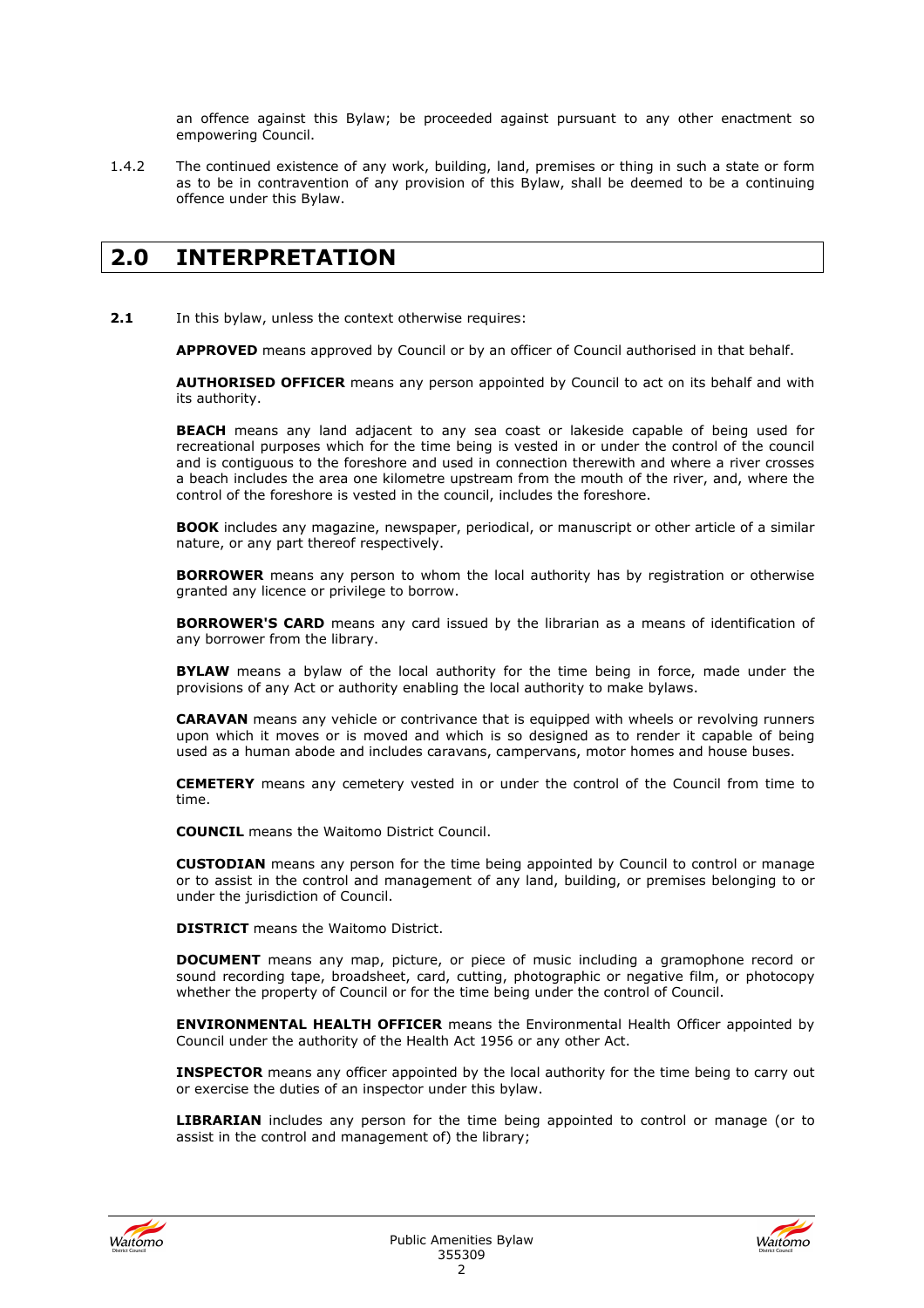**LIBRARY** means any library established and carried on for the time being by the Council for use by the public or any section of the public, and includes every portion of any building used for such purposes.

**LICENSED** means holding a licence under this bylaw or under any statute.

**MAP** includes a chart or plan or other article of a similar nature;

**MEDICAL OFFICER OF HEALTH** means the Medical Officer of Health appointed under the provisions of the Health Act 1956 for the health district, which includes the district under the jurisdiction of the local authority.

**MONUMENT** means the same as in Section 2(1) of the Burial and Cremation Act 1964.

**OCCUPIER** means the inhabitant occupier of any property and in any case where any building, house, tenement, or premises is or are unoccupied shall be deemed to include the owner as hereinafter defined of such building, house, tenement, or premises.

**OFFENCE** includes any act or omission in relation to this bylaw or any part thereof for which any person can be punished either on indictment or by summary process.

**OWNER** of any property, or as applied to any land, building, or premises, means any person for the time being entitled to receive the rack rent of such property, land, buildings, or premises, or who would be so entitled if the same were let to a tenant at a rack rent; and where any such person is absent from New Zealand, shall include his attorney or agent, or any other person acting for him on his behalf.

**PARKING** means the standing of a vehicle in any place for a period in excess of 5 minutes and the verb park shall have a corresponding meaning.

**PERSONS** include a corporation sole and also a body of persons, whether corporate or unincorporated.

**PICTURE** includes an engraving, etching, print or photograph or other article of a similar nature, and includes any rental picture available for hire.

**PLAQUE LAWN CEMETERY** means a cemetery in which the surface is laid down as a grass lawn, no headstones project above the ground and which is declared to be such by Council.

**POOL MANAGER** includes any attendant or contractor for the time being employed by Council to control or manage or to assist in the control and management of any swimming pool.

**PREMISES** means any land, dwelling, storehouse, warehouse, shop, cellar, yard, building, or part of the same or enclosed space separately occupied and all lands, buildings and places adjoining each other and occupied together shall be deemed to be the same premises.

**PUBLIC AMENITY** includes any beach, cemetery, public library, swimming pool, aquatic centre, park, reserve, recreational, cultural or community centre, museum, or hall under the ownership or control of Council.

**PUBLIC SWIMMING POOL** (hereinafter called SWIMMING POOL) means any swimming pool under the control for the time being of the local authority for use by the public or any section thereof and includes every portion of any premises used in connection with such purposes.

**REFERENCE COLLECTION** means any item identified by Council for use only within the library.

**RESERVE** includes any open space, plantation, park, garden, or ground set apart for public recreation or enjoyment which is now or hereafter may be under the management or control of the local authority.

**ROAD** has the same meaning as in the Land Transport Act 1998, which includes every berm, bridge, culvert, drain, ford, gate, building or other thing belonging thereto or lying upon the line or within the limits of the road reserve, and shall where the context requires include a street but does not include State Highways controlled by the NZ Transport Agency except where a specific authority has been delegated to Council.



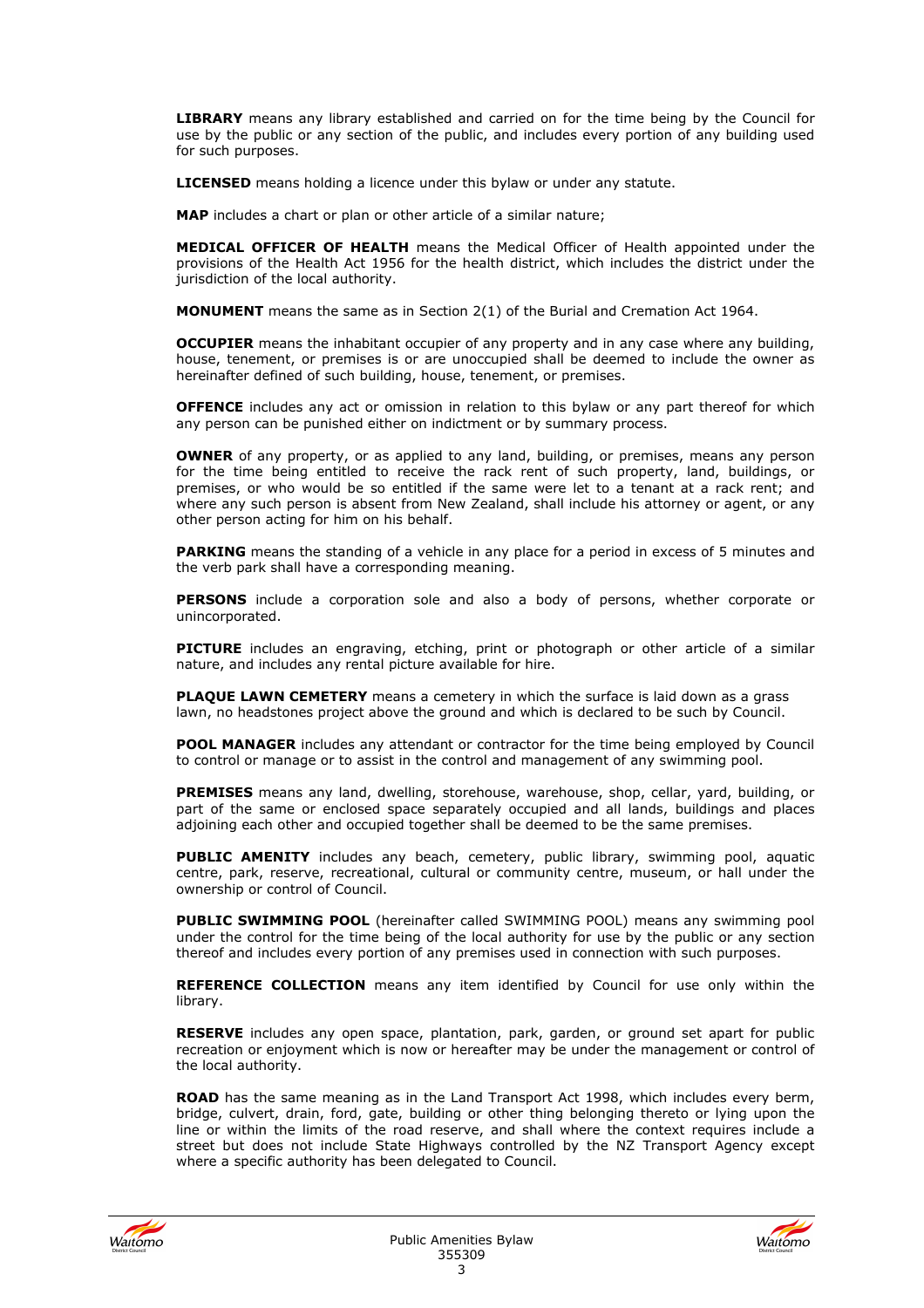**SEXTON** means any person appointed by the Council to manage the day-to-day activities of any cemetery under its jurisdiction. Such activities include arranging for the provision of plots for burials.

**SPECIAL COLLECTION** means any item or group of items identified by Council, or held by Council, to have specific characteristic(s) that warrant the use of those items being restricted to ensure the items are appropriately protected or maintained.

**STREET, PRIVATE STREET, FOOTWAY AND PRIVATE WAY** shall have the respective meanings assigned to them in the Local Government Act 1974 and shall where the context requires be included within the definition of a road.

**SURFBOARD** means any object of wood, metal, fibre-glass, plastic or any other material of any kind whatsoever used for the purpose of surfing or surf-riding.

**SURFBOARD AREA** means an area as defined and reserved under clause 1908.2 hereof.

**TABLET** includes a plaque.

**VEHICLE** has the same meaning as in the Land Transport Act 1998 which is a contrivance equipped with wheels, tracks, or revolving runners on which it moves or is moved; and Includes a hovercraft, a skateboard, in-line skates, and roller skates.

**WORKING HOURS** means the hours specified by the Council during any working day when its offices shall be open to the public.

**WRITING, WRITTEN** or any term of like import means and includes words printed, painted, engraved, lithographed, or otherwise traced or copied, and where anything is required to be written it may be partly in writing and partly in printing.

# **3.0 GENERAL CONDUCT AND RESTRICTIONS IN PUBLIC AMENITIES**

# **3.1 Vehicles**

- 3.1.1 No person shall in any public amenity:
	- (a) Drive or park any vehicle carelessly, negligently or dangerously or without due consideration for persons using the public amenity;
	- (c) Fail to comply with any direction for the regulation of vehicles given by an authorised officer, a member of the police or a traffic sign;
	- (d) Fail, after the vehicle has been involved in an accident within any public amenity to give his name and address and the name and address of the owner of the vehicle to any person having reasonable grounds for requiring them;
	- (e) Fail forthwith to report to an authorised officer any accident in which the vehicle has been involved within any public amenity;
- 3.1.2 Except with the prior permission of the Council, no person shall bring any vehicle into the public amenity unless such access is gained via an approved vehicle access point and vehicles are only driven on roadways provided for this purpose.
- 3.1.3 Vehicles may only be driven in public amenities on access ways which are open to vehicular traffic and park only in designated parking areas.
- 3.1.4 No vehicle shall be driven in any other direction than indicated by traffic signs or at a greater speed than indicated on any road within the public amenity and where no speed limit is displayed a speed limit of 20 km/h shall apply pursuant to the speed limit part of Council's Land Transport Bylaw.



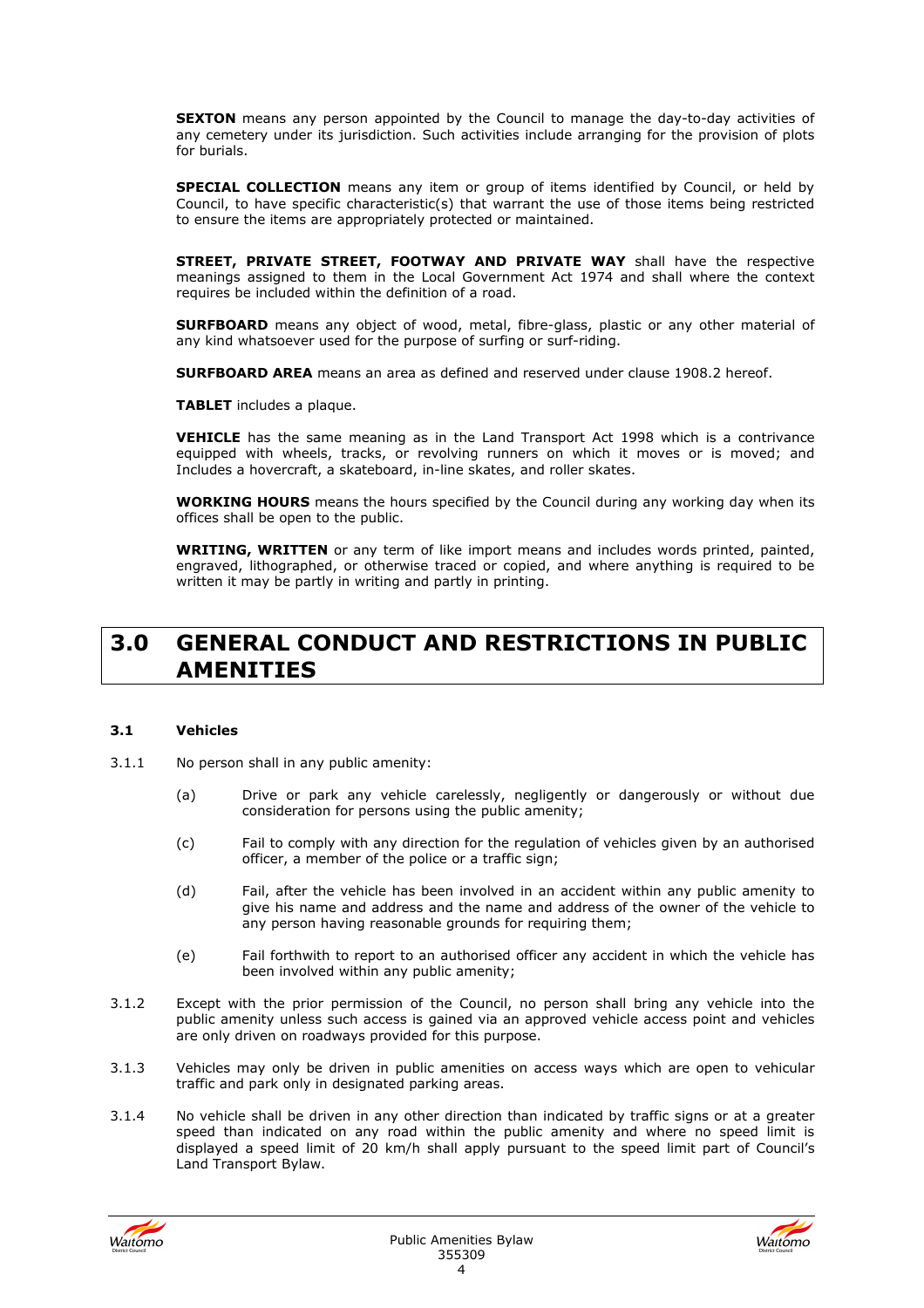3.1.5 Clause 3.1.4 will not apply to a vehicle used at the time to save or protect life or health, or prevent injury or serious damage to property.

# **3.2 Vegetation**

- 3.2.1 No tree or shrub shall be planted in any part of any public amenity without the prior consent of the Council.
- 3.2.2 No person shall disturb, damage, take or pick any cutting or flower from any tree, shrub, plant or remove other vegetation in any public amenity without the consent of the Council.

#### **3.3 Restricted Conduct in Public Amenities**

- 3.3.1 No person shall in a public amenity:
	- (a) interfere with, interrupt or delay the carrying out of any activity, service or ceremony;
	- (b) obstruct, hinder or interfere with any person acting in the execution of his duty in relation to any public amenity;
	- (c) bring into or exhibit any article that is a nuisance or is offensive to any other person;
	- (d) behave in a manner that creates a nuisance or is offensive or is likely to create a nuisance or offensive to any other person;
	- (e) consume, inject or inhale any proscribed substances or offer or sell such substances to any person;
	- (f) be intoxicated and fail forthwith to leave any public amenity when directed to do so by an authorised officer or Police officer;
	- (g) use profane or obscene language or gestures within the hearing or sight of any person in that public amenity;
	- (h) climb, or attempt to climb any wall, fence, barrier, railing or post;
	- (i) wilfully give a false fire or ambulance alarm.
- 3.3.2 Except with the prior permission of the Council, no person shall in a public amenity:
	- (a) camp in an area not set aside for that purpose. In this context, camping shall include the use of any vehicle for sleeping in, whether or not it is specially equipped for sleeping except for any caravan or mobile home for any continuous period not exceeding three days if the vehicle has a certificate of self containment for wastewater that is generated from the vehicle subject to the following conditions:
		- i) black and grey water must be disposed of in a council approved dump point;
		- ii) all refuse must be disposed on in an approved refuse collection bag and put on for collection on an appropriate day. Bags and advice about collection days are available at council offices;
		- iii) all overnight sites must be left in a clean and tidy state;
		- iv) comply with a request to move on, by an officer of the Council or NZ Police.
	- (b) light a fire, except at fireplaces specially provided or in an appliance designed for outdoor cooking, and in accordance with any restriction imposed by Council on the lighting of fires;
	- (c) open a drain or sewer on, or disturb or remove the surface of, any public amenity;
	- (d) remove any sand, soil or other naturally occurring material found in a public place.



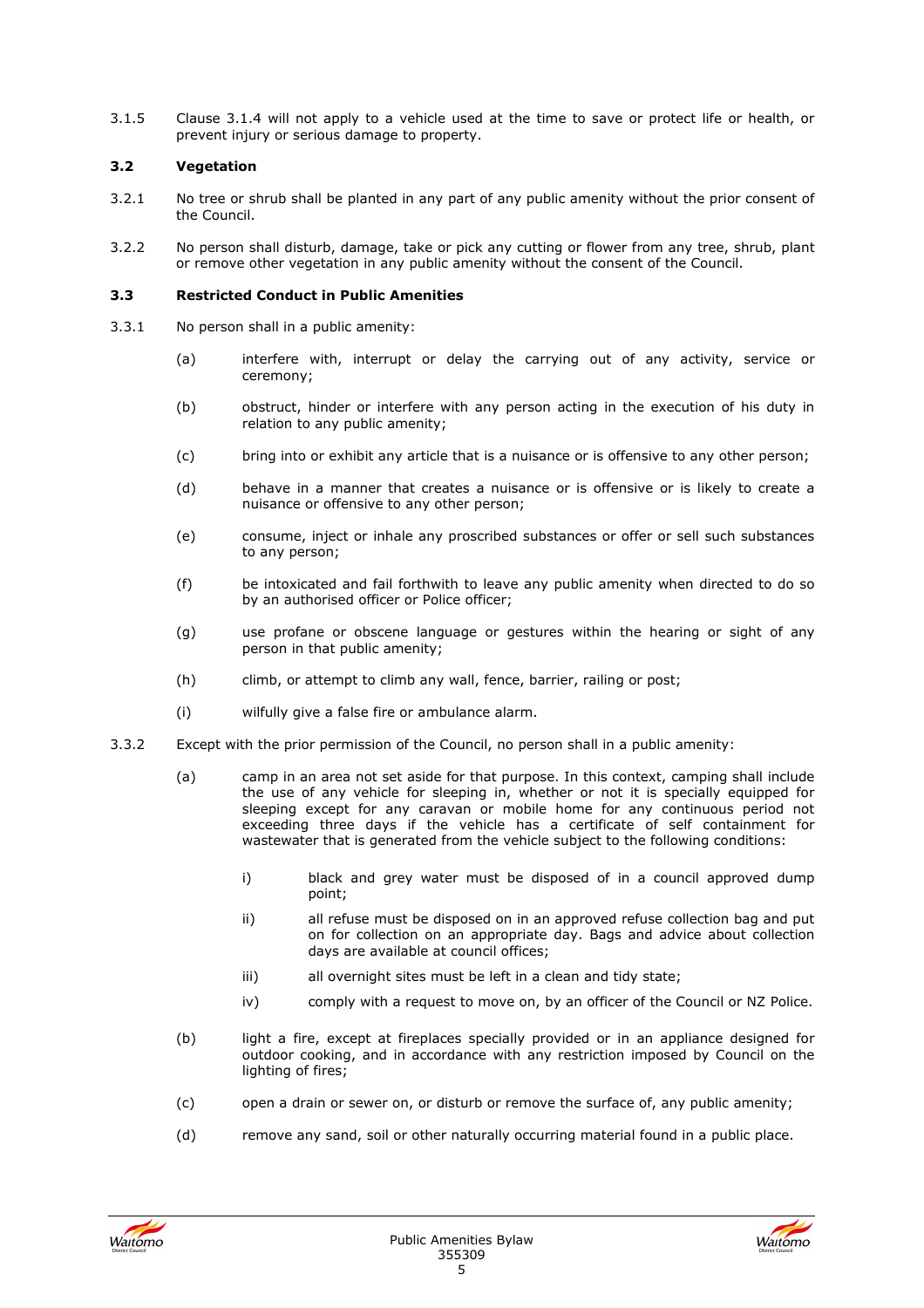3.3.3 No person shall in a public amenity, throw or leave litter or any material or thing or substance which is likely to be hazardous or injurious to any person, or likely to be offensive or create a nuisance. Litter may be deposited in public litter receptacles where these are provided.

# **3.4 Animals in/on Public Amenities**

3.4.1 The control of animals in/on public amenities is subject to the relevant provisions in the Public Places Bylaw and the Dog Control Bylaw except that animals may be taken into or onto a public amenity with the prior consent of Council.

#### **3.5 Expulsion of Offenders**

3.5.1 The Council may require any person who contravenes any of the provisions of this Bylaw or any rules made by the Council relating to the use of a public amenity under this Bylaw, or has otherwise acted in an unlawful manner in a public amenity or any person who is not bona fide using the public amenity for the purpose for which it is intended, to leave that public amenity, and any refusal on the part of the person to do so will constitute an offence against this Bylaw.

#### **3.6 Exclusion from Public Amenity**

3.6.1 Where in the opinion of the Council, any person has contravened any of the provisions of this Bylaw or any rules made by the Council relating to the use of a public amenity under this Bylaw, or has otherwise acted in an unlawful manner in a public amenity, the Council may exclude that person from the public amenity, until notice is given for the person to return.

# **4.0 LIBRARY**

#### **4.1 Management Control and Use**

- 4.1.1 Council may from time to time make rules:
	- (a) For the control, management and use of the library;
	- (b) Determining the days and hours during which a library shall be open; and
	- (c) For subscriptions, fees and charges payable by persons entering, remaining in or using the library or any service offered in the library.
- 4.1.2 Council or an authorised officer may from time to time determine:
	- (a) The maximum number of items of the collection which may be lent to any person at any one time;
	- (b) The length of time any item may be lent to any person;
	- (c) The conditions for use of any item of a reference or special collection, or any other library service;
	- (d) The information required for membership and any applicable terms or conditions of membership;
	- (e) That a library or part thereof may be closed to the public for the exclusive use of the library by any person or group;
	- (f) That a library or part thereof may be closed where circumstances would adversely affect library operations or public safety; and
	- (g) For maintaining good order and conduct whilst persons are in a library or part thereof.

# **4.2 Conditions of Membership**

4.2.1 Any person issued a library card is responsible for all items borrowed using that card, and any damage to, or loss of items borrowed using that card.



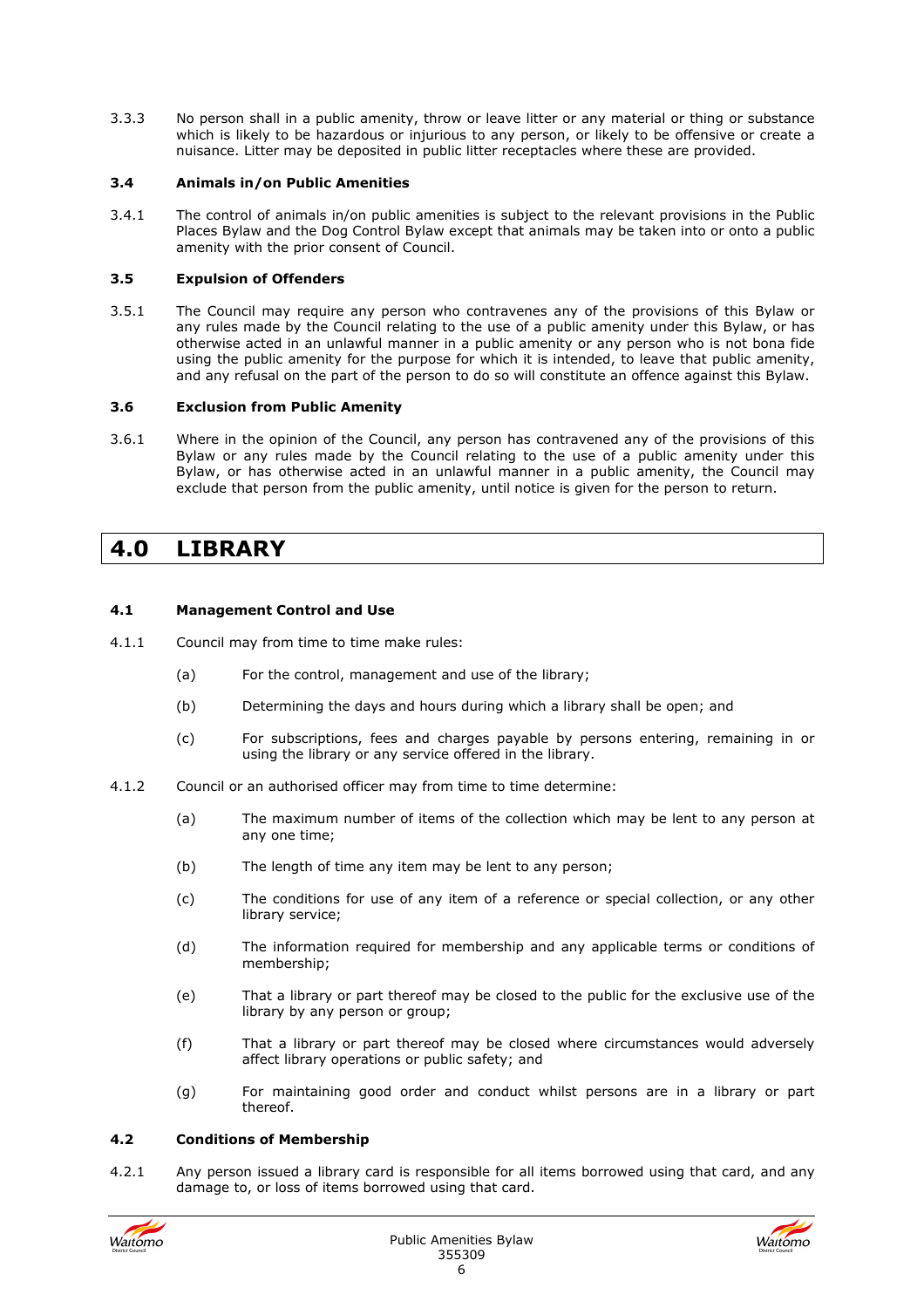- 4.2.2 Without limiting clause 4.2.1 where a person under the age of 18 years is issued a library card a parent or guardian must guarantee responsibility for that card, and in doing so that parent or guardian accepts responsibility for all items borrowed using that card, and any damage to, or loss of items borrowed using that card.
- 4.2.3 Every application for membership must contain the information that the Council requires to issue the library card.
- 4.2.4 Any person issued a library card shall notify Council of any change of their address.
- 4.2.5 Any person issued a library card shall notify Council of the loss of any library card.
- 4.2.6 Any person issued a library card shall not allow any other person to use the library card except where that person:
	- (a) Is the parent or guardian responsible for that library card; or
	- (b) Has been authorised to use the library card by application to Council.

#### **4.3 Borrowing**

- 4.3.1 Any member may borrow any item, except reference books and special collection items, from any library provided that they:
	- (a) Pay any applicable fee or service charge;
	- (b) Present their library card or other form of identification acceptable to Council;
	- (c) The item is issued to them through the Council or library issuing system;
	- (d) Have approval to remove that item from the library;
	- (e) Return the item to the library by the specified return time and date.
- 4.3.2 Council may restrict any member from borrowing any item from the library if that person:
	- (a) Has any outstanding fines or other outstanding amounts owed to Council in excess of the prescribed level;
	- (b) Has already borrowed more than the prescribed number of items;
	- (c) Seeks to borrow an item that is part of a reference collection or special collection for which use is restricted.

#### **4.4 Damage or Loss of Collection Items**

4.4.1 If any item borrowed for the Library is lost or returned in a state that prevents the item from being retuned to the collection, the borrower shall pay to Council the cost of replacing such item, or pay for any damage as the Council may determine.

# **4.5 Special Collections**

4.5.1 Without limiting clauses 4.1, 4.2, or 4.3 any person may use any item that is part of a special collection provided they comply with any conditions of use specified by Council.

# **4.6 Entry and Access**

4.6.1 Any person may enter, remain in or use any public part of any library during the hours that the library is open to the public.

# **4.7 Use of the Library**

4.7.1 The use by any person of any library service or facility must be for legal purposes, and must not result in breach of copyright, breach of privacy rights, unauthorised alteration or deletion of



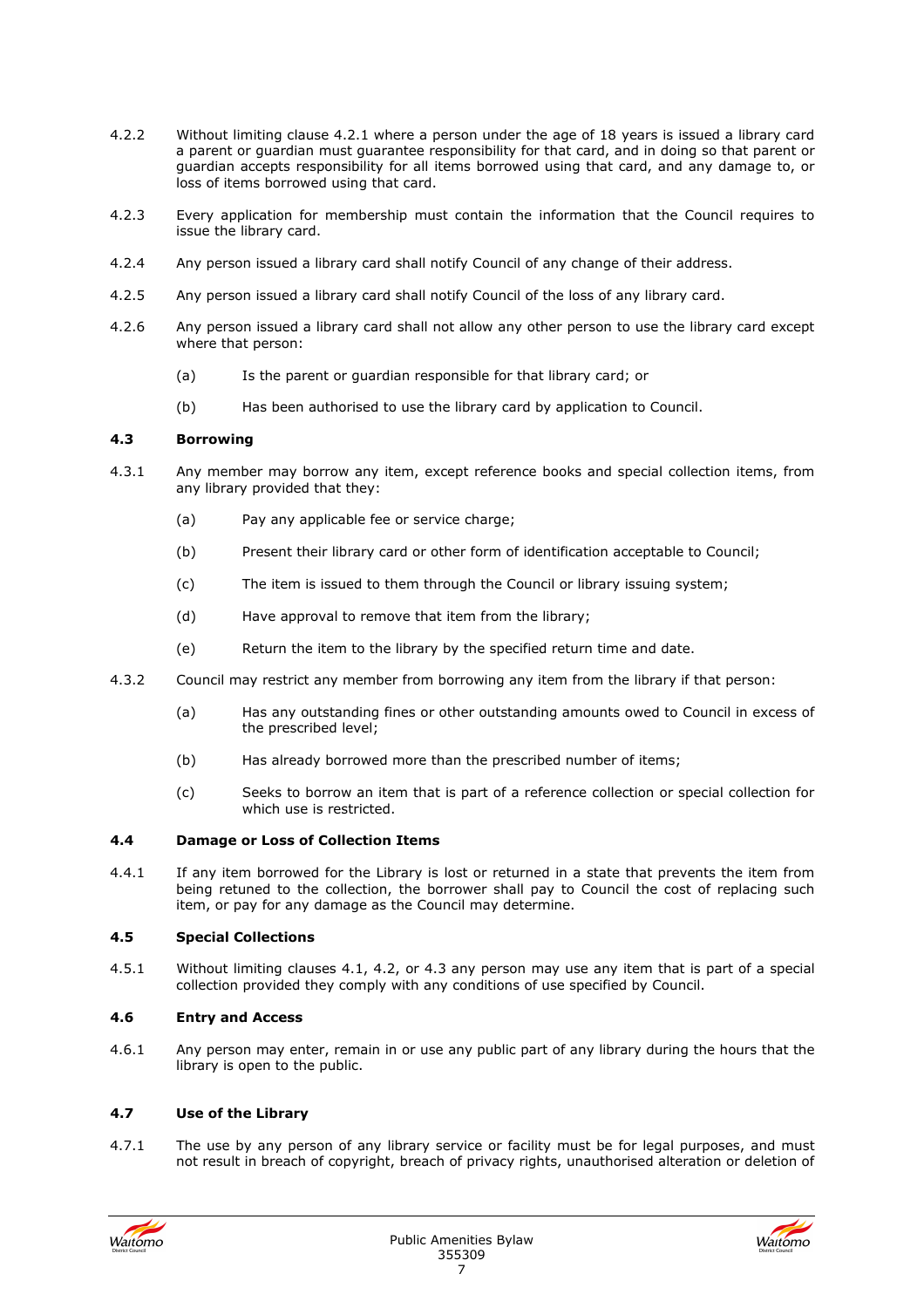data or website contents, unauthorised access to information or the access or transmission of illegal images or text.

# **5.0 PARKS AND RESERVES**

#### **5.1 Restricted Conduct in Parks and Reserves**

- 5.1.1 No person shall post or interfere with any placard, sign, or notice board in on or about any reserve without the prior permission of an authorised officer of the Council, or without such permission distribute any handbill or notice in a reserve or at any of the entrances.
- 5.1.2 No person shall bathe or wade in any water in any reserve except in any bath, swimming pool or paddling pool provided for that purpose or any recognised swimming spot in a river in the reserve.
- 5.1.3 No person shall put up or erect any stall, tent, camp, booth, swing, amusement device, or structure of any kind within any reserve except by permission of an authorised officer of the Council and then only in compliance with every condition under which such permission may be granted.
- 5.1.4 No person shall sell or offer for sale any article of food or merchandise or liquor, intoxicating or otherwise, or any kind of drink, or carry on any trade, pursuit, or calling within any reserve, without permission of an authorised officer of the Council, and then only in compliance with every condition under which such permission may be granted. Any custodian may take into his or her possession and retain, without liability, any intoxicating liquor, while the person carrying the same is in any reserve or facility.
- 5.1.5 No person shall by any means whatsoever destroy, shoot, snare, injure, interfere with or take any animal, whether wild or farmed, fish, bird, bird's nest or bird's egg, or attempt so to do, in or from any reserve without the prior permission of an authorised officer of the Council. Provided that in the case of any animal or bird protected by the Wildlife Act 1953 no such permission shall be granted unless and until the provisions of that Act have been complied with.
- 5.1.6 No person shall, within the limits of any reserve and except with the prior permission of an authorised officer of the Council, organise, hold, or conduct, or attempt to hold or conduct a fair or fete.
- 5.1.7 The authorised officer of the Council in charge of reserves, and in his or her absence the custodian, may prevent any game being played therein which in his or her opinion is liable to damage the said reserve or anything therein, or which in his or her opinion is otherwise undesirable or unseemly.
- 5.1.8 No person shall play any game in any reserve except upon such portions thereof as shall be set apart for that purpose or as the custodian or authorised officer shall direct.
- 5.1.9 No person shall play at or engage in or practice activities or sports on any playing ground or part thereof on any reserve after being requested by the custodian or authorised officer to leave such playing ground or reserve or any part thereof, or when any notice is erected at the main entrance to such playing ground or reserve or alone or with any other words.
- 5.1.10 No person shall play or practise golf except on a reserve which the Council has set aside for that purpose.
- 5.1.11 No person shall within the limits of any reserve and without the prior permission of an authorised officer of the Council:-
	- (a) Take, use, or carry any firearm, axe or similar weapon or other instrument of a dangerous character, or any airgun or bow and arrow, trap or net or let off any fireworks; or
	- (b) Throw stones or other projectiles or missiles either by hand or by means of a catapult or other appliance.



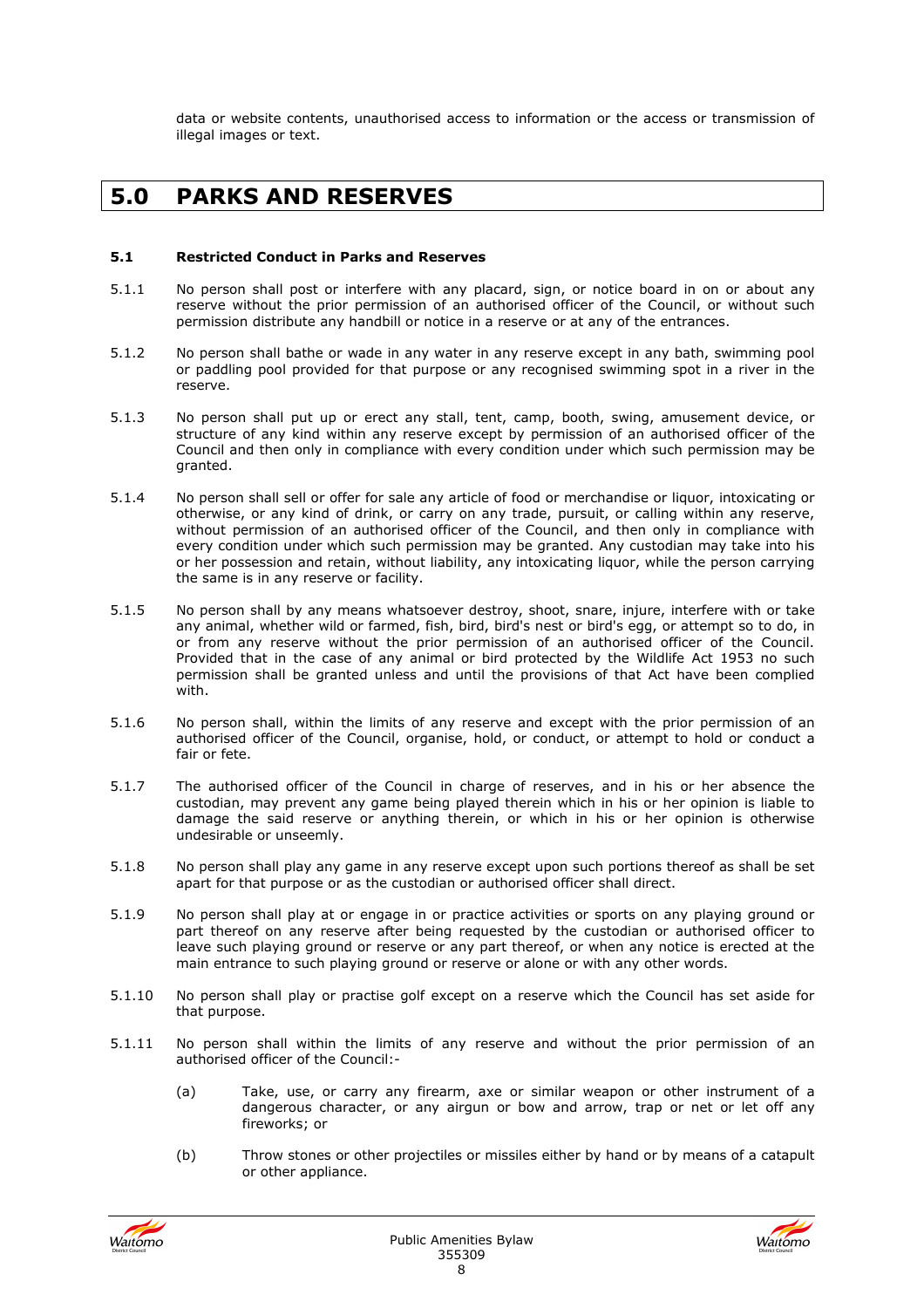- 5.1.12 Any custodian may take into his or her possession and retain any of the articles referred to in 5.1.11 (a) above without being liable for any claim arising therefrom while the person carrying the same is in any reserve.
- 5.1.13 No person shall from or in the airspace above any reserve except the Waitomo Aerodrome fly any model aeroplane in a manner hazardous to the public and when directed to cease doing so by a duly authorised officer of the Council.
- 5.1.14 No person shall make use of any part of any reserve except the Waitomo Aerodrome for the purpose of the landing thereon or flying there from of an aeroplane or of any kind of flying machine, hot air balloon, or glider except in case of emergency or in accordance with the prior permission of an authorised officer of the Council.
- 5.1.15 No person shall permit or cause wastage of water or permit any water tap to flow for a longer period than may be reasonably required for the filling of utensils for drinking, cooking, or washing purposes; nor shall any person in any manner pollute or otherwise render unfit for use for human consumption or otherwise any water supply in any reserve.

# **6.0 USE OF PUBLIC SWIMMING POOLS**

# **6.1 Management Control and Use**

- 6.1.1 If in the opinion of either Council or the pool operator an emergency or other situation warrants the immediate closing for public use of any swimming pool or any part thereof, Council or the pool operator as the case may be may forthwith close such swimming pool for use by the public until, in the opinion of Council or the pool operator, such emergency or other situation ceases to exist.
- 6.1.2 The pool operator may refuse admission to any person to any part of any swimming pool which in the opinion of the pool operator is likely to become overcrowded.
- 6.1.3 No person shall use or seek to use cameras and or mobile phones with camera (pixtel) in the changing rooms.
- 6.1.4 Council may in its discretion, for such fees and under terms and conditions and during such periods as Council may decide, grant rights or permission to use any swimming pool or part thereof for the purpose of coaching or teaching swimming with or without monetary reward and may refuse to grant or renew such rights or permission or cancel any such permission.
- 6.1.5 Children under the age of 8 years are required to be supervised by a person 16 years or older.
- 6.1.6 No person shall:-
	- (a) Dive from any part of any swimming pool other than from the immediate surround to any area of water set aside for swimming. or
	- (b) Take into any part of the swimming pool any glass bottles or other containers made of glass. The pool operator shall have power to impound any such articles brought into the swimming pool.
- 6.1.7 Every person shall leave the swimming pool immediately upon the request of the pool operator over the public address system or by the sounding of a warning device.
- 6.1.8 Any person finding any article which may have been left in any bathroom or changing room or in any other part of the swimming pool shall immediately after finding such article deliver the same to the pool operator or other person acting on his or her behalf. Any property not claimed within 3 months of the date of being handed in may be disposed of in such manner as Council thinks fit.



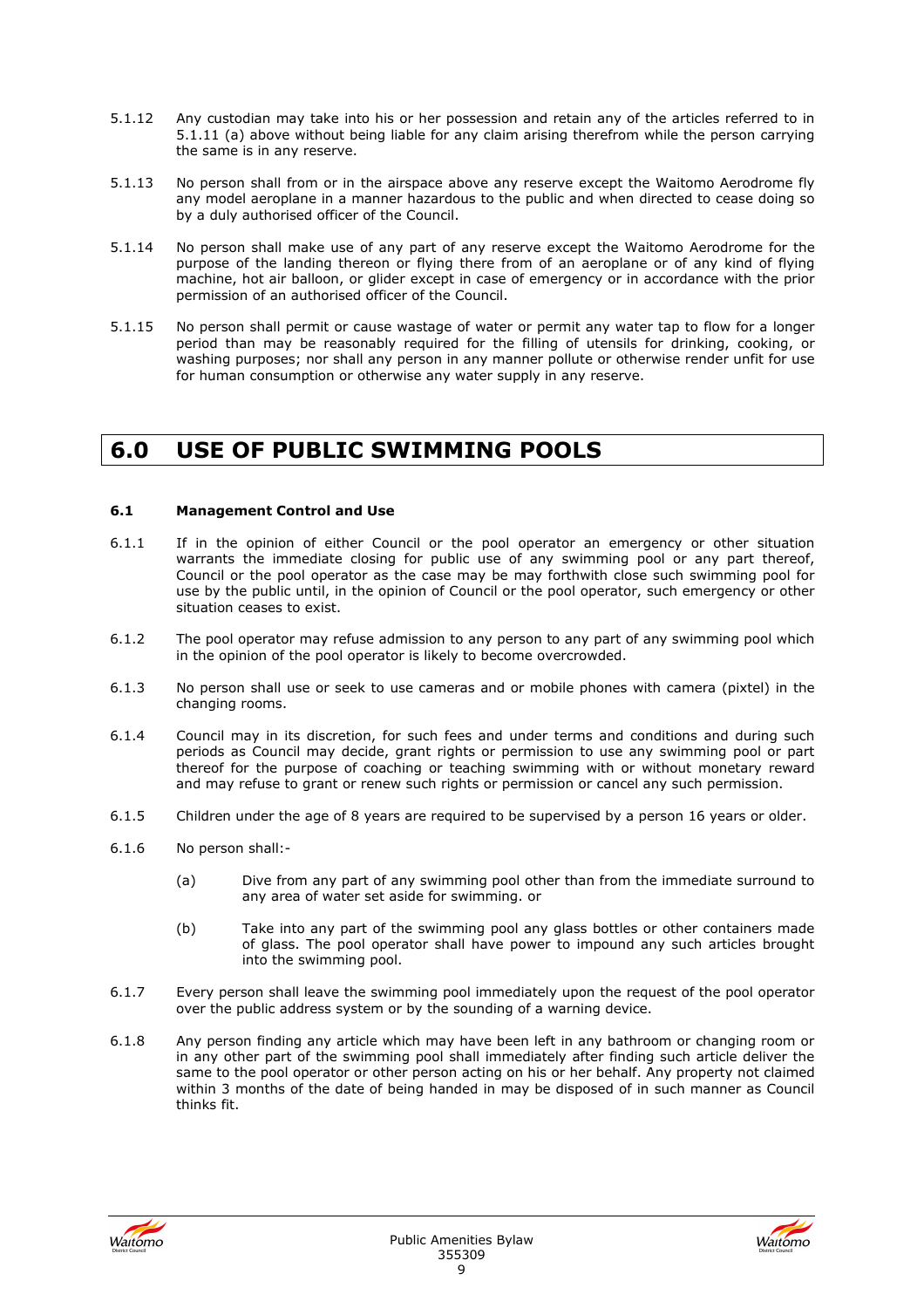# **7.0 BEACHES**

# **7.1 Access to Beaches**

- 7.1.1 Every person operating any vehicle, or leading, riding or driving any horse on any part of any beach must show due consideration for other users of the beach at all times.
- 7.1.2 Except as provided for in 7.1.3 below Council may prohibit or restrict the leading, riding, driving or swimming of a horse or cattle or other animal on or from any part of a beach which is likely to be used or is ordinarily used or is being used for the purpose of bathing or other recreation.
- 7.1.3 Any person whose land is adjacent to such beach and who uses the beach as an access to such land has the right to use the beach for this purpose, but the right shall be confined to that portion between such land and the nearest access point.
- 7.1.4 All vehicles and horses are prohibited on dunes. However, any person wishing to access the beach from an adjoining property or road may use a vehicle or horse on a dune only in a manner that does not cause nor is likely to cause damage to any part of that dune, and that utilises the most direct route possible.
- 7.1.5 Every person being the owner or having the care, custody or control of any cattle or sheep shall keep and prevent the same from wandering or being at large without proper guidance on any beach.

# **7.2 Protection of Property**

- 7.2.1 Subject in all things to the provisions of the Resource Management Act 1991, except with the permission of the Chief Executive, no person shall –
	- (a) Remove from any beach any stone, shingle, shell, sand, boulders, silt, mud, or other material;
	- (b) Use any portion of a beach for the wintering of boats; or
	- (c) Interfere with or remove any portion of any structure erected for the control of sand.
- 7.2.2 No person shall damage, disfigure or write in or upon any dressing shed, toilet or other property.

# **7.3 Restricted Conduct on Beaches**

- 7.3.1 No person shall clean any fish or leave any dead fish or fish offal on the beach, or deposit any dead fish or fish offal in the sea in the vicinity of the beach.
- 7.3.2 No person shall use, displace, or otherwise interfere with any appliance or warning device provided by Council or by any life saving club unless authorised by Council to do so for practice purposes.

# **7.4 Surf Life Saving Clubs**

- 7.4.1 Council may at its discretion authorise any life saving club (whether subsidised or not) to:
	- (a) provide and use life saving equipment to the approved standards of the New Zealand Surf Life Saving Association;
	- (b) use any such life saving equipment provided by Council ; and
	- (c) erect and, as may from time to time be necessary, remove from any place warning or danger notices.
- 7.4.2 No person shall obstruct or hinder or interfere with the carrying out of any life saving operations or drills or with any person engaged in those activities.



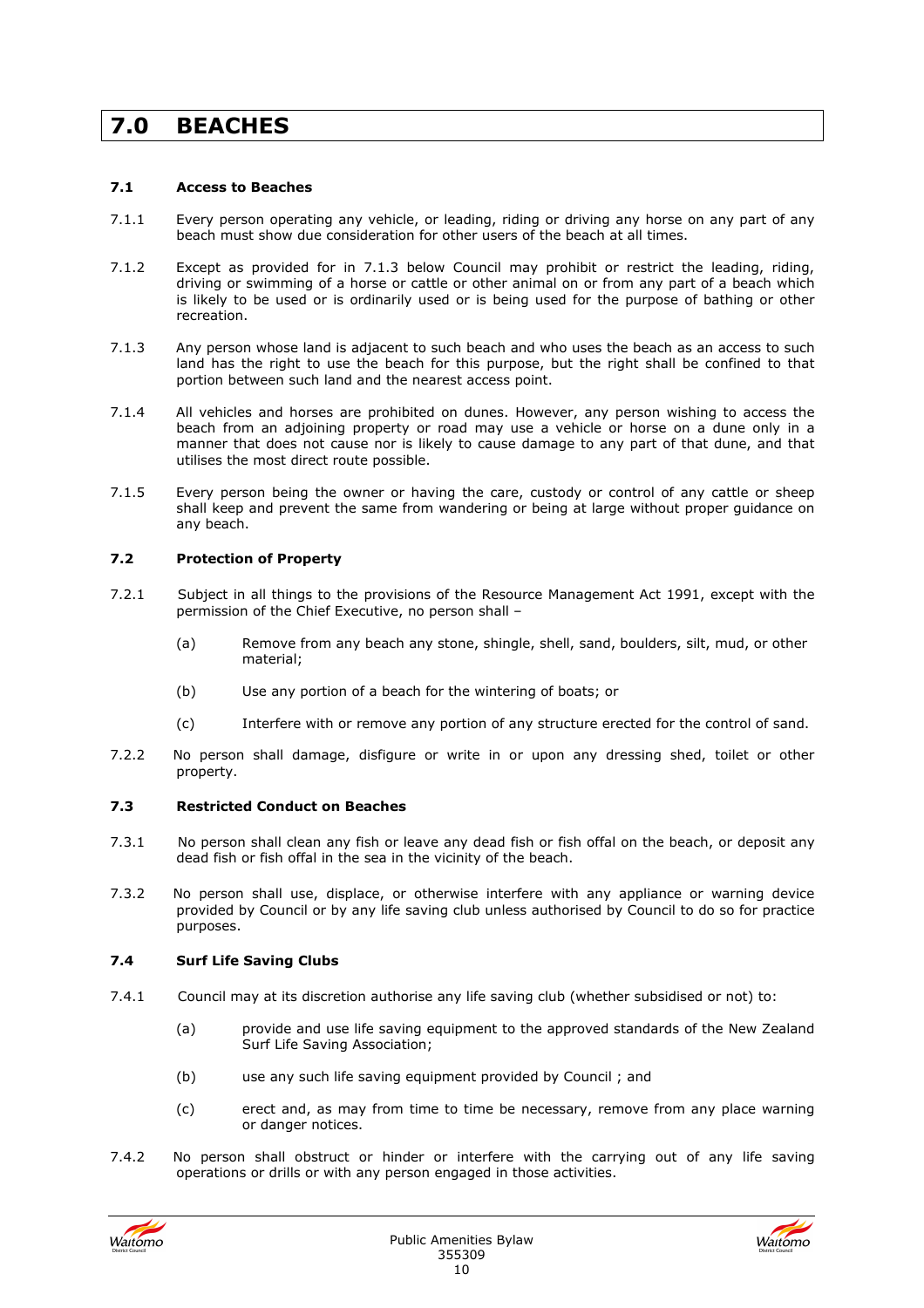# **7.5 Dogs on Beaches**

7.5.1 No person shall take any dog or allow any dog in his/her custody to be on any beach except as permitted by the current Waitomo District Council Dog Control Policy and Bylaw.

# **7.6 Speed Limits on Beaches**

7.6.1 Any maximum permitted speeds for vehicles using beaches or portions thereof shall be set under the current version of the Speed Limits Bylaw, whether freestanding or part of a consolidated Bylaw.

# **8.0 PUBLIC CEMETERIES**

# **A GENERAL**

# **8.1 Burial Plots: Exclusive Right of Burial**

- 8.1.1 Burial plots sold by Council shall be sold upon the terms and conditions as decided by Council and the exclusive right of burial may be granted for such limited period as Council determines.
- 8.1.2 Any purchaser or owner of the exclusive right of burial in any plot in which no burial have yet taken place, may, with the consent of Council, transfer his or her interest in such ground to any other person upon payment to Council of the relevant administration fee.
- 8.1.3 No burial shall take place in any plot in respect of which the exclusive right of burial is held by another person unless such person has consented to such burial in writing.

# **8.2 Burial Plots: No Exclusive Right of Burial**

- 8.2.1 Where the exclusive right of burial has not been purchased, and where the human remains to be buried are not that of a poor person as mentioned in clause 8.7 below, such burial shall take place only upon production to Council of a certificate by a relative of the deceased in the form prescribed by Council.
- 8.2.2 Such burial shall take place in such plot as Council shall determine and no fence or headstone shall be erected thereon unless the exclusive right of burial is purchased at a later date as provided for in clause 8.2.3 below.
- 8.2.3 Any friend or relative of a person so buried may, at any time within 2 years from the date of such burial or such extended time as Council sees fit, purchase the exclusive right of burial in such plot and exercise all the rights and privileges there-anent.

# **8.3 Provisions for all Interments**

- 8.3.1 Burials may be made in any cemetery for the time being vested in Council or under its control and not officially closed.
- 8.3.2 No burial shall be made in any cemetery without a burial warrant for that purpose obtained from Council by the person having the management or control of the burial and presented to the sexton as authority for burial.
- 8.3.3 No such warrant shall be issued until the fee for interment has been paid provided however, in the case of an interment under the management or control of a funeral director, Council may waive the requirement for prior payment and charge the cost against the funeral director concerned on the basis of a monthly account, or such period as Council decides.
- 8.3.4 "Out of district fees" shall be payable as per the Policy set by Council from time to time.
- 8.3.5 The burial warrant, when issued by Council, shall be sufficient authority for such burial, and after such burial the sexton shall sign the certificate at the foot of such warrant.
- 8.3.6 Notification of the intended burial shall, whenever possible, be given to Council at least 9 working hours prior to the time fixed for the funeral. Where an intended burial is to take place



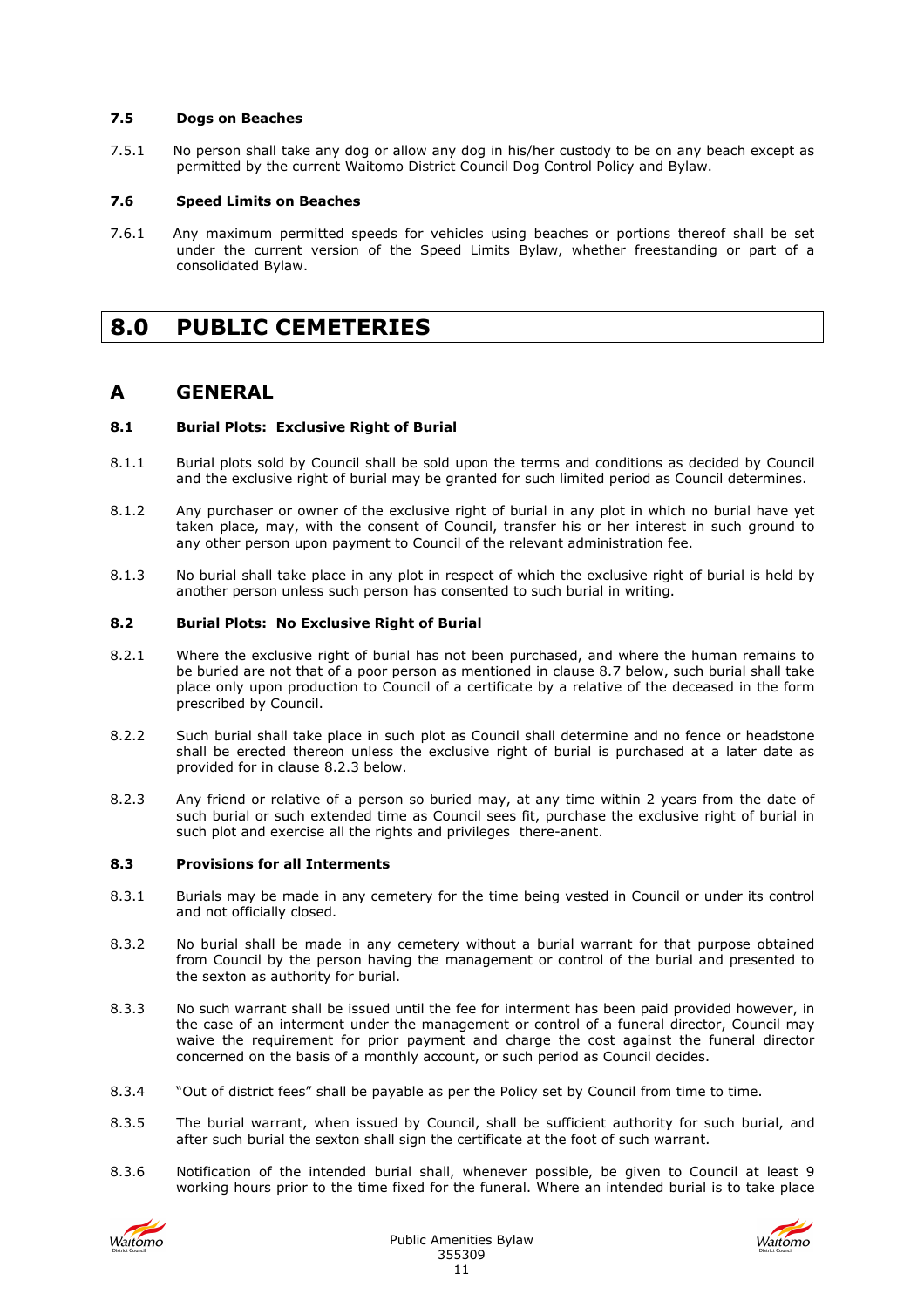on a weekend or public holiday, whenever possible, 12 working hours notice shall be given to Council. Notification of an intended burial can be made to Council, outside working hours, through the Council's afterhours service. No Burial shall take place until the warrant has been delivered to Council.

# **8.4 Hours for Interments**

8.4.1 No interment shall be held on any day except between the hours as set out below:

| 1 October - 31 March |                     | 1 April – 30 September |                     |
|----------------------|---------------------|------------------------|---------------------|
| Day of week          | <b>Burial times</b> | Day of week            | <b>Burial times</b> |
| Monday - Friday      | $10.00$ am – 3.30pm | Monday - Friday        | $10.00$ am – 2.30pm |
| Saturday             | $10.00$ am – 2.00pm | Saturday               | $10.00$ am – 2.00pm |

8.4.2 Council must agree to and confirm the time for all burials with the funeral director.

# **8.5 Sexton or Assistant Only to Dig Grave**

8.5.1 No person other than an authorised officer or his assistants or any other person for the time being duly authorised by Council shall dig any grave in, or open the ground for burial in any part of any cemetery or fill in such grave after the interment has occurred. The minimum depth of cover over any coffin shall be 1m.

# **8.6 Burial of Ashes**

8.6.1 Upon application being made in that behalf and on payment of the prescribed fees the urn containing the ashes of any deceased person may be buried at a minimum depth of 400 mm in either the special portion of the cemetery set aside for that purpose or in any plot subject to an exclusive right of burial subject to the limitation that no more than four urns may be buried in any one plot.

# **8.7 Interment Charges: Poor Persons**

8.7.1 Where application is made to Council for the interment at reduced charges of any deceased poor person, the applicant shall, on making such application, furnish to the Council a certificate duly signed certifying that such deceased person has not left sufficient means to pay the ordinary charge of interment fixed by Council, and that his relatives and friends are unable to pay the same. Such certificate shall be in the form specified by Council.

# **8.8 Deceased Servicemen**

- 8.9.1 Only those persons who have had war service or service which has been defined by the Minister of Veteran's Affairs as war service or that person's spouse or partner may be buried in a Servicemen's section of the Te Kuiti Cemetery. This provision is subject to the condition that a spouse or partner of a serviceman or servicewoman may only be buried after the interment of the serviceman or servicewoman.
- 8.9.2 Notwithstanding anything to the contrary contained in this part of this bylaw, the fee payable to Council for the disinterment of any deceased serviceman and the re-interment thereof in the war graves section of the cemetery by the War Graves Branch of the Department of Internal Affairs may be agreed upon between the parties from time to time.

# **8.9 Disinterment**

8.9.1 Where an application for a disinterment is received by Council, the disinterment shall be conducted pursuant to sections 51 and 55 of the Burial and Cremation Act 1964 and subject to the payment of the relevant fees.

# **8.10 Soliciting of Orders**

8.10.1 No person shall advertise or solicit any order or custom from any other person, in any cemetery, for any work whatsoever to be done or in connection with any cemetery, or for the sale, preparation, or supply of any article, material, or thing to be set up, affixed, placed or used in any cemetery.



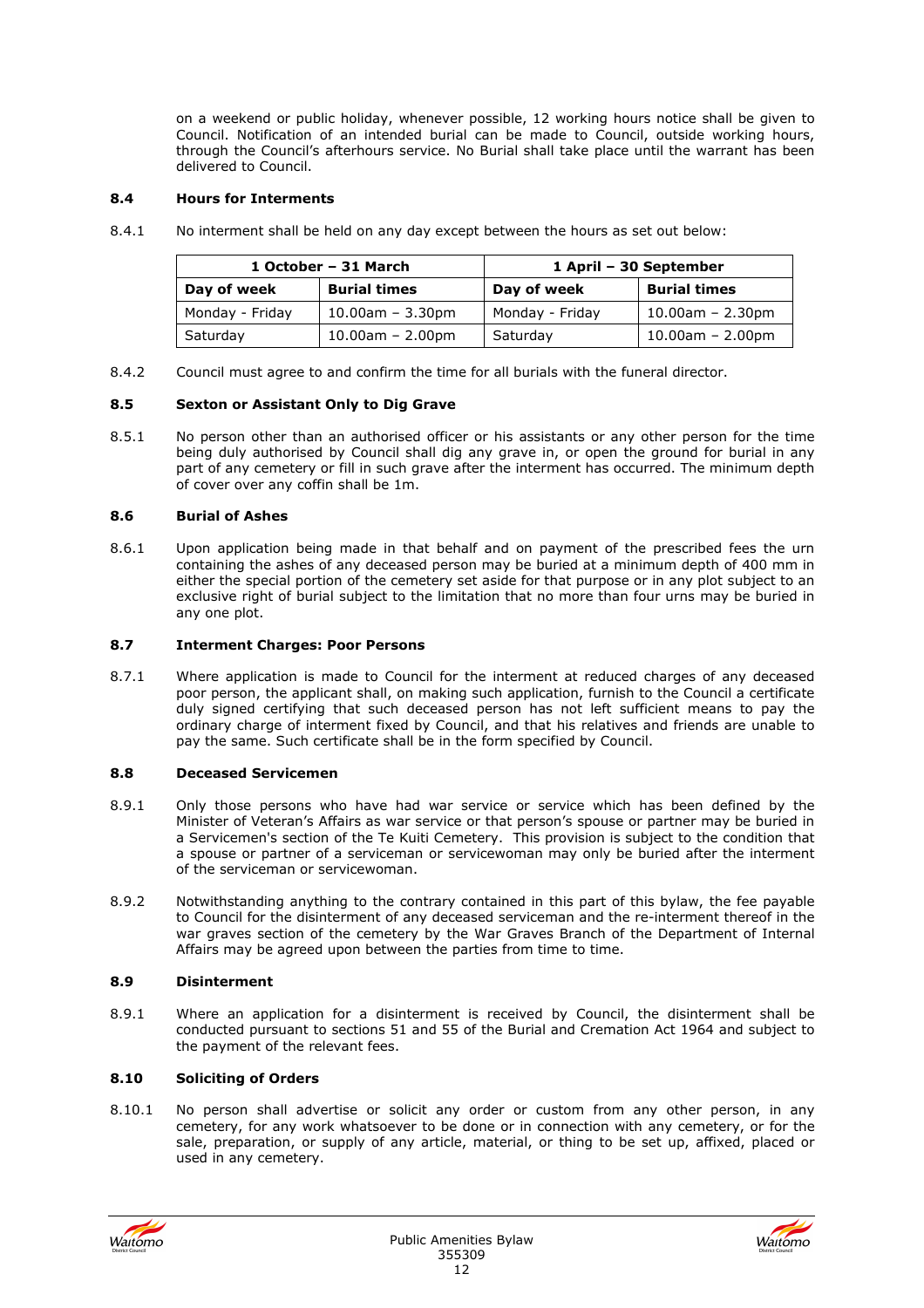8.10.2 Except at the specific request of a purchaser of plot or their representatives or assigns no person shall, in any cemetery, accept or take any such order or custom as aforesaid.

# **8.11 Vehicles**

- 8.11.1 No person shall take any vehicle of any kind into any cemetery except between the hours of sunrise and sunset, or at such time as Council approves.
- 8.11.2 No person in control of any vehicle shall drive on any part of any cemetery except the roads open for vehicular traffic unless authorised by Council.
- 8.11.3 All vehicles (other than hearses) shall yield unconditional right of way to any funeral procession.

# **8.12 Animals**

8.12.1 No person may bring or allow any dog, horse or other animal to enter the confines of any cemetery except that Council may permit sheep to be grazed for the purposes of maintaining the cemetery.

# **B ENHANCEMENT OF PLOTS**

# **8.13 Vaults**

8.13.1 No vaults will be constructed in any cemetery within the District without Council consent and plans and specifications for the construction thereof must be submitted to Council for consideration. If approved, construction of the vault shall be to standards acceptable to Council.

# **8.14 Fencing, Tombstones etc**

- 8.14.1 Purchasers or owners of the exclusive right of burial in any cemetery other than a memorial park or plaque lawn cemetery may surround the plots of ground allotted with kerbing in permanent materials. The highest part of such kerbing shall be not more than 300mm above the highest point in the terrain. Tombstones, headstones or other monuments may be erected thereon provided always that no such kerbing, tombstone, or other monument shall be erected unless a plan or description or both as required shall have been submitted to Council and duly approved and a permit issued therefore on payment of the relevant fee.
- 8.14.2 All foundations for kerbs, tombstones, headstones, monuments shall be laid to the satisfaction of Council.
- 8.14.3 Every person who encloses any plot of ground shall do all levelling required at his own cost and in accordance with the requirements of Council.
- 8.14.4 Every such person shall without delay remove all rubble and earth not required in the filling in of any grave, or in connection with levelling thereof from the cemetery to a place approved by Council.

# **8.15 Deposit of Materials**

- 8.15.1 No person erecting or repairing any headstone, monument, fence or other work in, on, or around any grave, or constructing or repairing any vault, in any cemetery may place or deposit tools and materials for a longer time than is reasonably necessary for the purpose of completing such work.
- 8.15.2 No person shall make use of any footpath or roadway in the cemetery for the purpose of mixing cement or mortar otherwise than upon a proper mixing board or other suitable covering to protect the facilities from spillage or leakage of any material used.
- 8.15.3 Council may construct sheds or other buildings for the storage of tools, or materials used by any person for the construction, maintenance or repair of plot enhancement works, and may fix charges for the use thereof and for the supply of turf or water or any other services.



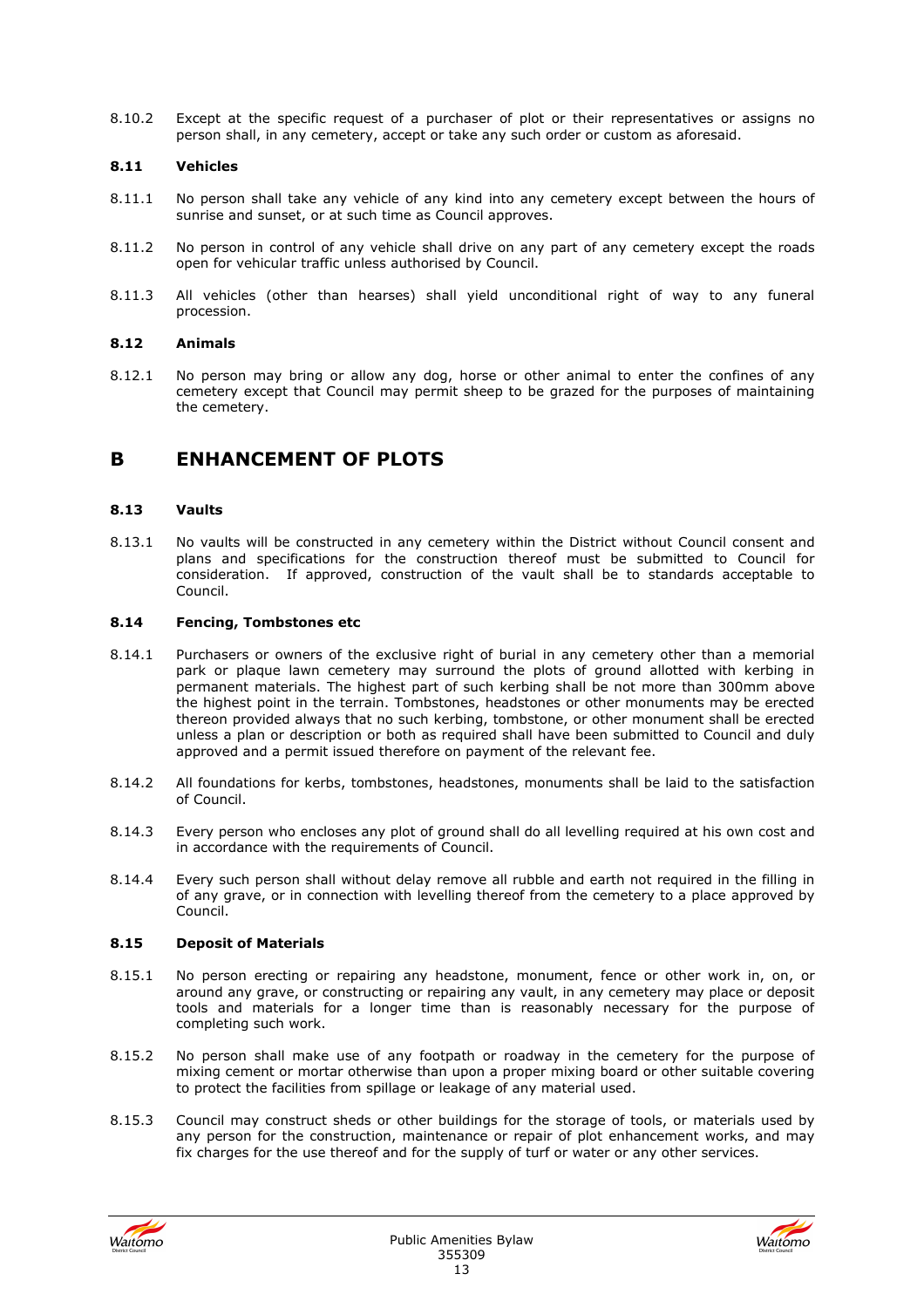- 8.15.4 If Council provides any such shed or building, it may require any such mason or other person to remove all tools or materials either from the cemetery or into such shed or building.
- 8.15.5 If Council so requires, a deposit shall be lodged with every application for a permit to carry out any work and shall be refunded when the work has been completed to the satisfaction of Council.

#### **8.16 Keeping in Order**

- 8.16.1 All kerbs, enclosures, tombstones, headstones and other monuments shall be kept in proper order or repair by the purchasers of lots or their representatives or assignees.
- 8.16.2 Subject to the provisions of the Burial and Cremation (Removal of Monuments and Tablets) Regulations 1967, all monuments, tablets and fences or erections of any kind which shall fall into a state of decay or disrepair may at any time be removed from the cemetery by order of Council subject to section 9 of the Burial and Cremation Act 1964. In the event of there being no one available to effect repairs or permit removal, a photographic record of the plot shall be taken and filed with the cemetery records before removal.

#### **8.17 Removal of Fences, Headstones, Plants etc**

- 8.17.1 No monumental mason or other person shall remove any headstone, monument, kerb or tablet from any cemetery or grave any without permission of Council.
- 8.17.2 No person shall, without authority, remove or take any vase, wreath, plant, flower or any other thing from any cemetery, or grave, except that Council may cause any neglected or broken material of this nature to be removed.

#### **8.18 Memorial Part (Berm or Garden Cemeteries): Erection of Memorials**

- 8.18.1 Council may construct or cause to be constructed a continuous concrete platform or berm at ground level or below ground level as required, of a width suitable to maintain stability, ranging from 650mm if underground set on solid sub-soil, to 1m if flush with surface on which base or platform foundation work for all memorials will be placed. The cost of the platform shall be included in the purchase price of the plot.
- 8.18.2 Concrete based work for all memorials shall not stand higher than 450mm or as Council permits, above the highest point of the concrete berm or ground level, whichever is the higher, and shall be of a depth (front to back) of 650mm and shall, where required, allow insets for flower containers.
- 8.18.3 On surface berms (or platforms), a clear space of l50mm shall be maintained, both front and back of the memorial foundation base.
- 8.18.4 No erected memorial shall, at the head of the plot, be wider than 1m in the case of a single plot, or 2m in the case of a double width (family) plot.
- 8.18.5 No erected memorial shall, at the head of any plot, be higher than 450mm or such height as Council permits. Such memorial shall comply with sound engineering principles and shall be aesthetically acceptable to the controlling authority. The plans of such memorial shall be submitted to, and approved by the local authority before the erection of any such memorial be permitted.
- 8.18.6 No erected memorial shall be of any other material than granite, or similar material approved by Council. Concrete shall be finished in white cement only with no colours added.
- 8.18.7 In constructing bases and in erecting memorials, the adjoining roads, paths or allotment shall not be damaged.
- 8.18.8 All memorials shall be kept in good repair by the purchase of the allotment or their assignee. Subject to the provisions of the Burial and Cremation (Removal of Monuments and Tablets) Regulations 1967, all memorials of any kind which shall fall into a state of decay or disrepair, may at any time be removed from the cemetery by order of Council and in the event of there being no one available to effect repairs or permit removal, a photographic record of the plot shall be taken before removal and filed with the cemetery records.